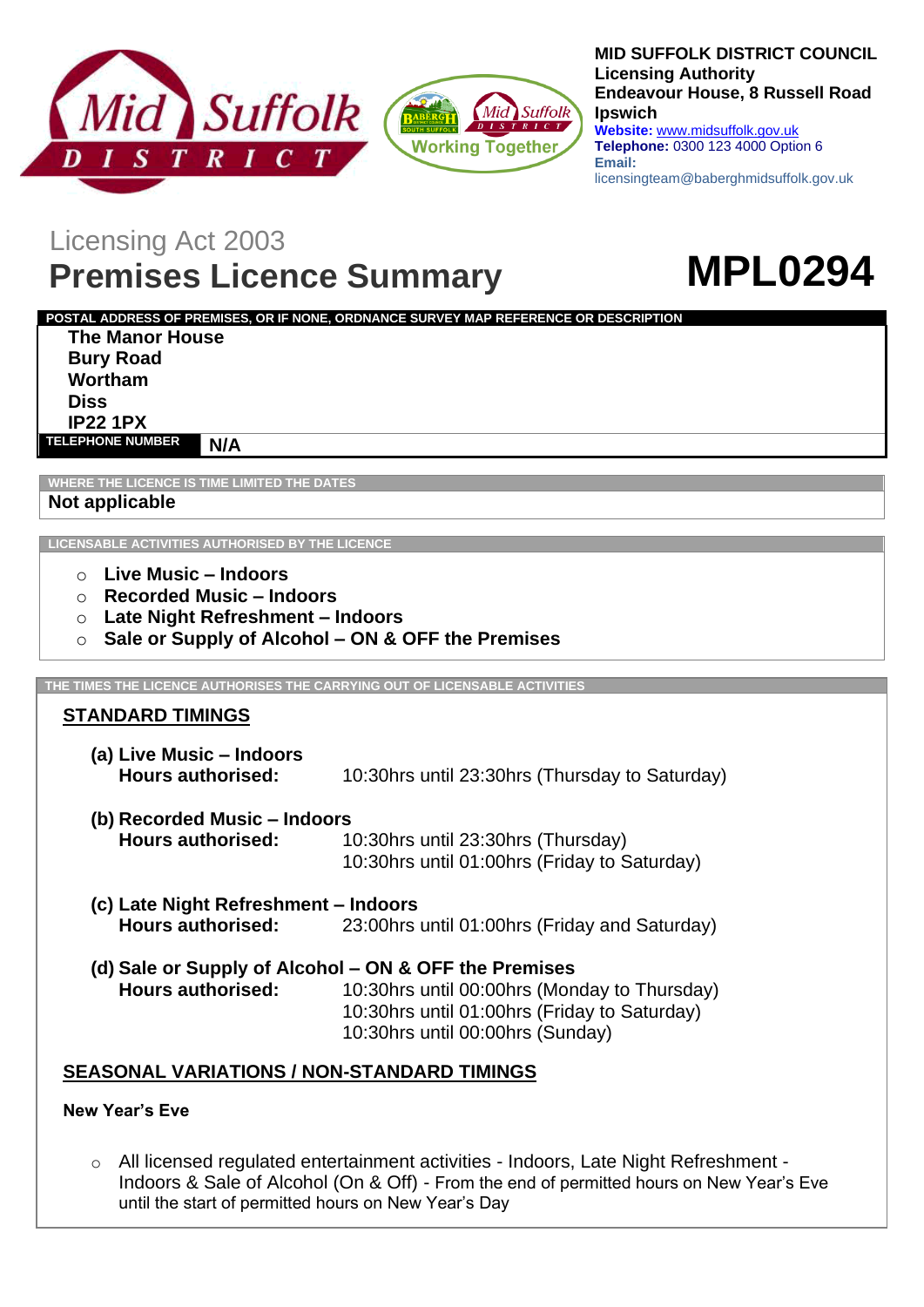#### **STANDARD TIMINGS**

Monday to Thursday 10:30hrs until 01:00hrs Friday to Saturday 10:30hrs until 01:30hrs Sunday 10:30hrs until 01:00hrs

#### **SEASONAL VARIATIONS / NON-STANDARD TIMINGS**

#### **New Year's Eve**

o Opening Times - From the end of permitted hours on New Year's Eve until the start of permitted hours on New Year's Day

**WHERE THE LICENCE AUTHORISES SUPPLIES OF ALCOHOL WHETHER THESE ARE ON AND / OR OFF SUPPLIES**

#### **Supply of alcohol (for consumption both ON & OFF the premises)**

**NAME, (REGISTERED) ADDRESS OF HOLDER OF PREMISES LICENCE**

#### **Star Pubs & Bars Limited**

3-4 Broadway Park, South Gyle Broadway, EDINBURGH EH12 9JZ

**REGISTERED NUMBER OF HOLDER, FOR EXAMPLE COMPANY NUMBER, CHARITY NUMBER (WHERE APPLICABLE)**

#### **Registered company number:**

**NAME OF DESIGNATED PREMISES SUPERVISOR WHERE THE PREMISES LICENCE AUTHORISES THE SUPPLY OF ALCOHOL**

**STATE WHETHER ACCESS TO THE PREMISES BY CHILDREN IS RESTRICTED OR PROHIBITED**

#### **A. By virtue of section 145 of the Licensing Act 2003:**

(i) Children under the age of 16, that are not accompanied by an individual aged 18 or over, are not permitted to be on the premises at a time whilst the premises is open and being used exclusively or primarily for the supply of alcohol for consumption on the premises.

(ii) Children under the age of 16, that are not accompanied by an individual aged 18 or over, are not permitted to be on the premises between the hours of midnight and 5am whilst the premises is open and being used for purposes including the supply of alcohol for consumption on the premises.

#### **B. By virtue of the Premises Licence MPL0294 Conditions 2.10**

2.10 The premises licence holder or designated premises supervisor shall ensure that staff are trained in the premises age policy and that training records are be kept and produced to a Police Officer or authorised officer of the Licensing Authority.

In Curange **AUTHORISED OFFICER**

MPL0204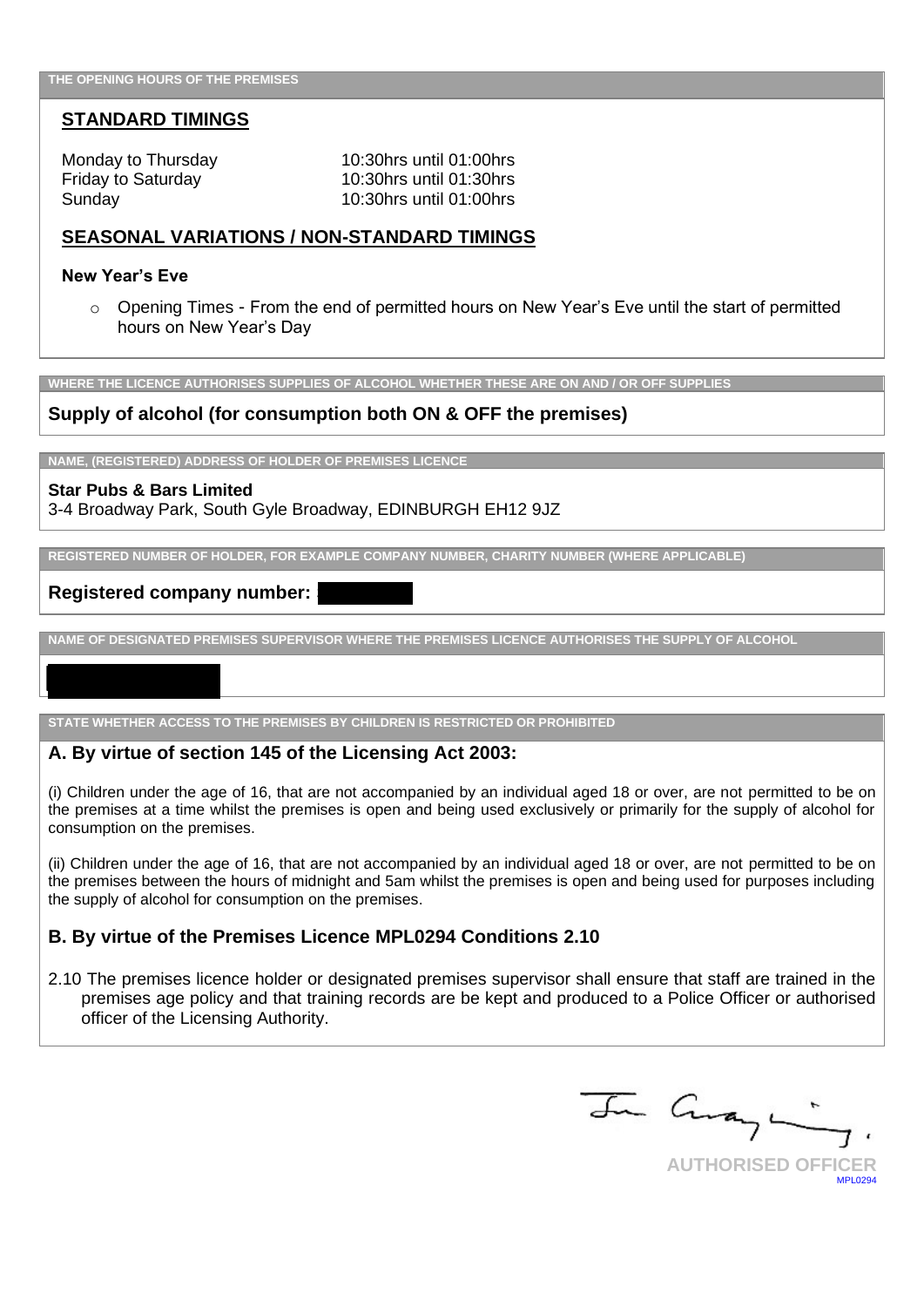



#### **MID SUFFOLK DISTRICT COUNCIL Licensing Authority Endeavour House, 8 Russell Road Ipswich Website:** www.midsuffolk.gov.uk **Telephone:** 0300 123 4000 Option 6

**Email:**  licensingteam@baberghmidsuffolk.gov.uk

**MPL0294**

Licensing Act 2003

# **Premises Licence**

**Part 1 - Premises Details**

**POSTAL ADDRESS OF PREMISES, OR IF NONE, ORDNANCE SURVEY MAP REFERENCE OR DESCRIPTION**

**The Manor House Bury Road Wortham Diss IP22 1PX TELEPHONE NUMBER N/A**

**WHERE THE LICENCE IS TIME LIMITED THE DATES**

**Not applicable**

**LICENSABLE ACTIVITIES AUTHORISED BY THE LICENCE**

- o **Live Music – Indoors**
- o **Recorded Music – Indoors**
- o **Late Night Refreshment – Indoors**
- o **Sale or Supply of Alcohol – ON & OFF the Premises**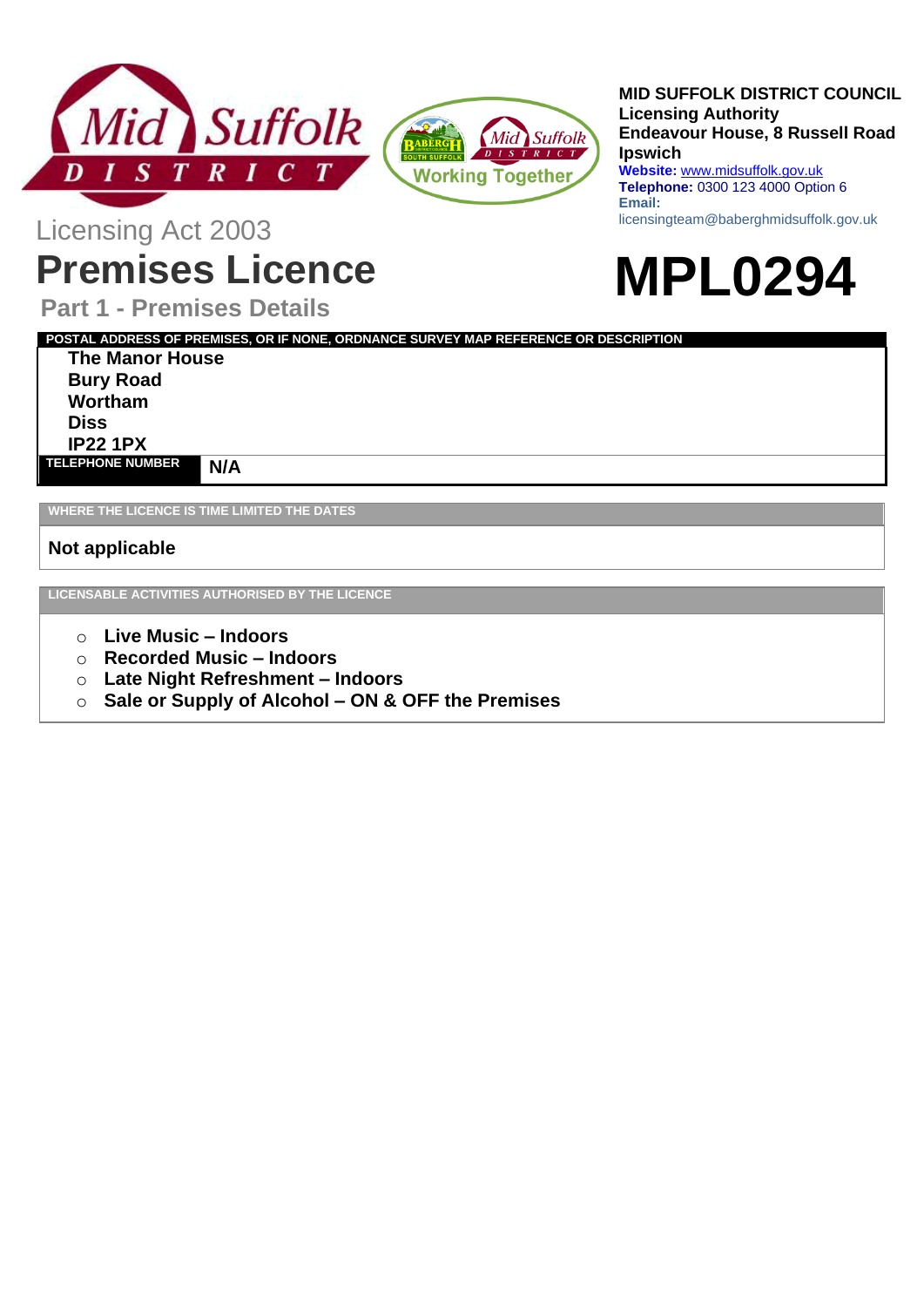#### **STANDARD TIMINGS**

- **(a) Live Music – Indoors Hours authorised:** 10:30hrs until 23:30hrs (Thursday to Saturday)
- **(b) Recorded Music – Indoors Hours authorised:** 10:30hrs until 23:30hrs (Thursday) 10:30hrs until 01:00hrs (Friday to Saturday)
- **(c) Late Night Refreshment – Indoors Hours authorised:** 23:00hrs until 01:00hrs (Friday and Saturday)
- **(d) Sale or Supply of Alcohol – ON & OFF the Premises Hours authorised:** 10:30hrs until 00:00hrs (Monday to Thursday) 10:30hrs until 01:00hrs (Friday to Saturday) 10:30hrs until 00:00hrs (Sunday)

#### **SEASONAL VARIATIONS / NON-STANDARD TIMINGS**

#### **New Year's Eve**

o All licensed regulated entertainment activities - Indoors, Late Night Refreshment - Indoors & Sale of Alcohol (On & Off) – From the end of permitted hours on New Year's Eve until the start of permitted hours on New Year's Day

#### **THE OPENING HOURS OF THE PREMISES**

#### **STANDARD TIMINGS**

Monday to Thursday 10:30hrs until 01:00hrs Friday to Saturday 10:30hrs until 01:30hrs Sunday 10:30hrs until 01:00hrs

#### **SEASONAL VARIATIONS / NON-STANDARD TIMINGS**

#### **New Year's Eve**

o Opening Times - From the end of permitted hours on New Year's Eve until the start of permitted hours on New Year's Day

**WHERE THE LICENCE AUTHORISES SUPPLIES OF ALCOHOL WHETHER THESE ARE ON AND / OR OFF SUPPLIES**

#### **Supply of alcohol (for consumption both ON & OFF the premises)**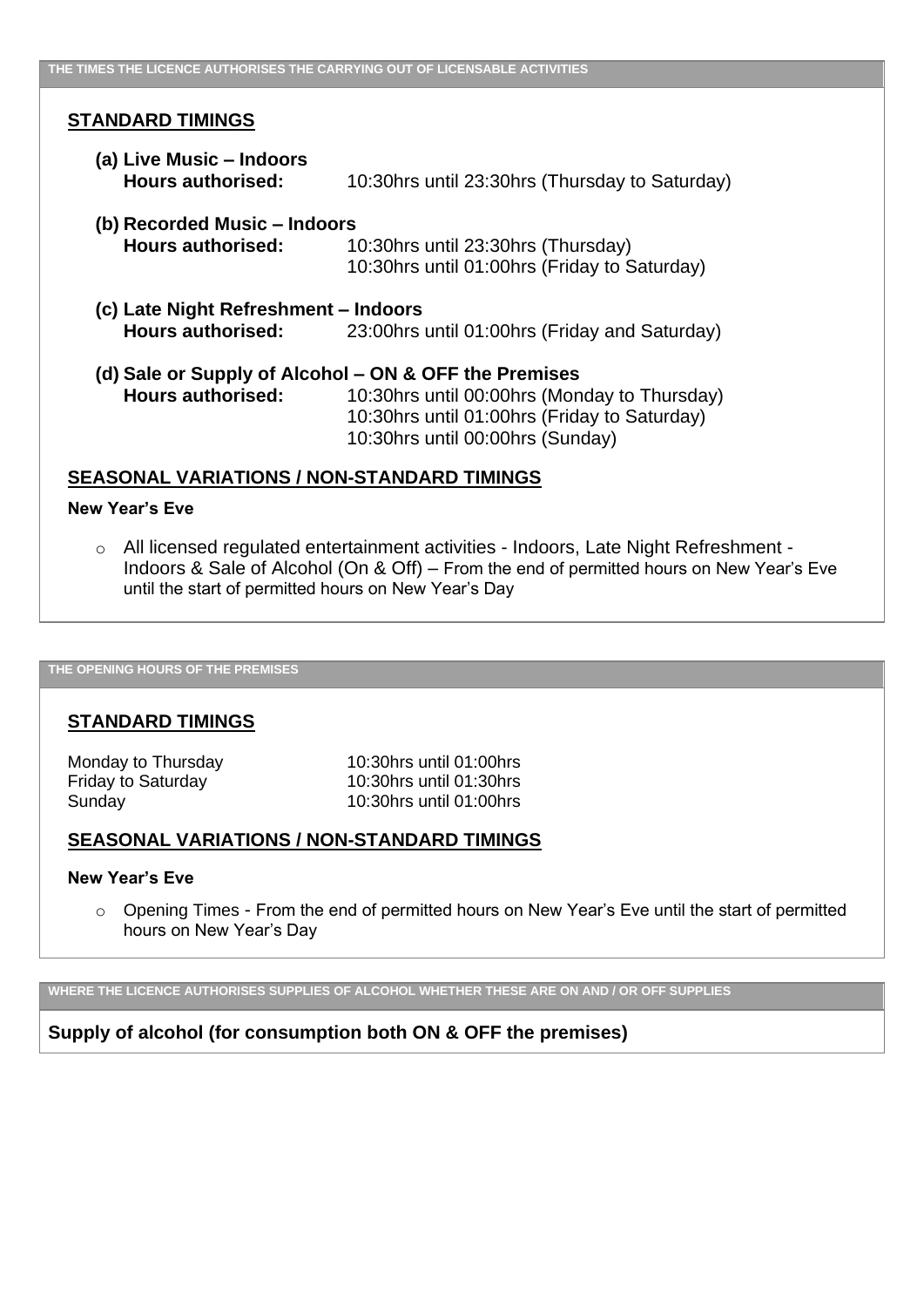## **Part 2**

**NAME, (REGISTERED) ADDRESS, TELEPHONE NUMBER AND E-MAIL (WHERE RELEVANT) OF HOLDER OF PREMISES LICENCE**

## **Star Pubs & Bars Limited**

3-4 Broadway Park, South Gyle Broadway, EDINBURGH EH12 9JZ

**REGISTERED NUMBER OF HOLDER, FOR EXAMPLE COMPANY NUMBER, CHARITY NUMBER (WHERE APPLICABLE)**

## **Registered company number:** SC250925

**NAME, ADDRESS AND TELEPHONE NUMBER OF DESIGNATED PREMISES SUPERVISOR WHERE THE PREMISES LICENCE AUTHORISES THE SUPPLY OF ALCOHOL**



**PERSONAL LICENCE NUMBER AND ISSUING AUTHORITY OF PERSONAL LICENCE HELD BY DESIGNATED PREMISES SUPERVISOR WHERE THE PREMISES LICENCE AUTHORISES FOR THE SUPPLY OF ALCOHOL**

**Personal Licence number:** Language Issued by: London Borough of Merton

In Curange

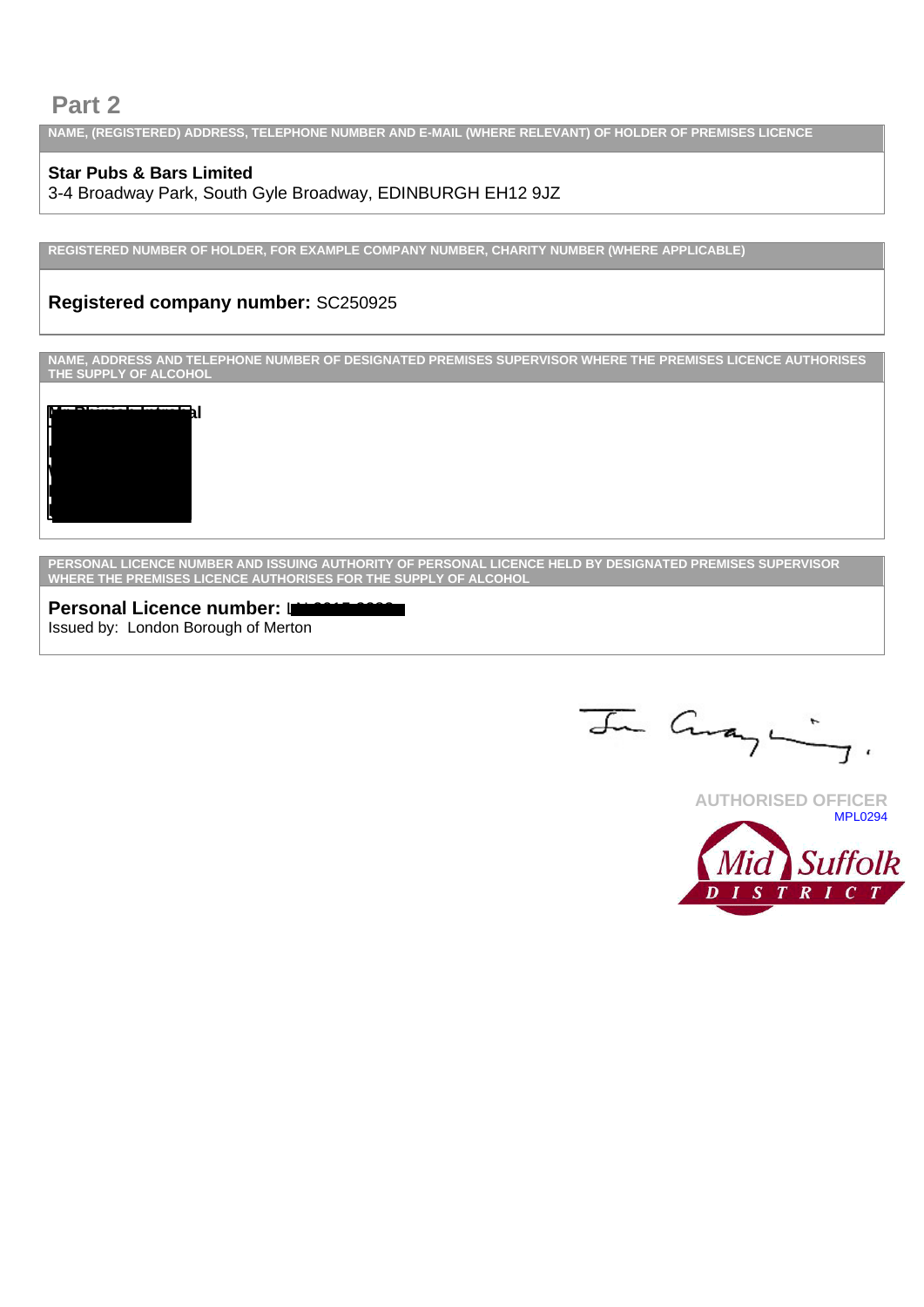

#### **ANNEX 1 - MANDATORY CONDITIONS**

The following conditions in Annex 1 are mandatory under the provisions of the Licensing Act 2003:

- 1.1 Alcohol shall not be sold or supplied:
	- (a) At any time when there is no designated premises supervisor in respect of the premises licence, or
	- (b) At any time when the designated premises supervisor does not hold a personal licence or his/her personal licence is suspended
- 1.2 Every sale or supply of alcohol under the premises licence must be made or authorised by a person who holds a personal licence.
- 1.3 The responsible person must ensure that staff on relevant premises do not carry out, arrange or participate in any irresponsible promotions in relation to the premises.

In this paragraph, an irresponsible promotion means any one or more of the following activities, or substantially similar activities, carried on for the purpose of encouraging the sale or supply of alcohol for consumption on the premises -

(a) games or other activities which require or encourage, or are designed to require or encourage, individuals to –

(i) drink a quantity of alcohol within a time limit (other than to drink alcohol sold or supplied on the premises before the cessation of the period in which the responsible person is authorised to sell or supply alcohol), or

(ii) drink as much alcohol as possible (whether within a time limit or otherwise);

(b) provision of unlimited or unspecified quantities of alcohol free or for a fixed or discounted fee to the public or to a group defined by a particular characteristic in a manner which carries a significant risk of undermining a licensing objective;

(c) provision of free or discounted alcohol or any other thing as a prize to encourage or reward the purchase and consumption of alcohol over a period of 24 hours or less in a manner which carries a significant risk of undermining a licensing objective;

(d) selling or supplying alcohol in association with promotional posters or flyers on, or in the vicinity of, the premises which can reasonably be considered to condone, encourage or glamorise anti-social behaviour or to refer to the effects of drunkenness in any favourable manner;

(e) dispensing alcohol directly by one person into the mouth of another (other than where that other person is unable to drink without assistance by reason of disability).

- 1.4 The responsible person must ensure that free potable water is provided on request to customers where it is reasonably available.
- 1.5 (a) The premises licence holder or club premises certificate holder must ensure that an age verification policy is adopted in respect of the premises in relation to the sale or supply of alcohol.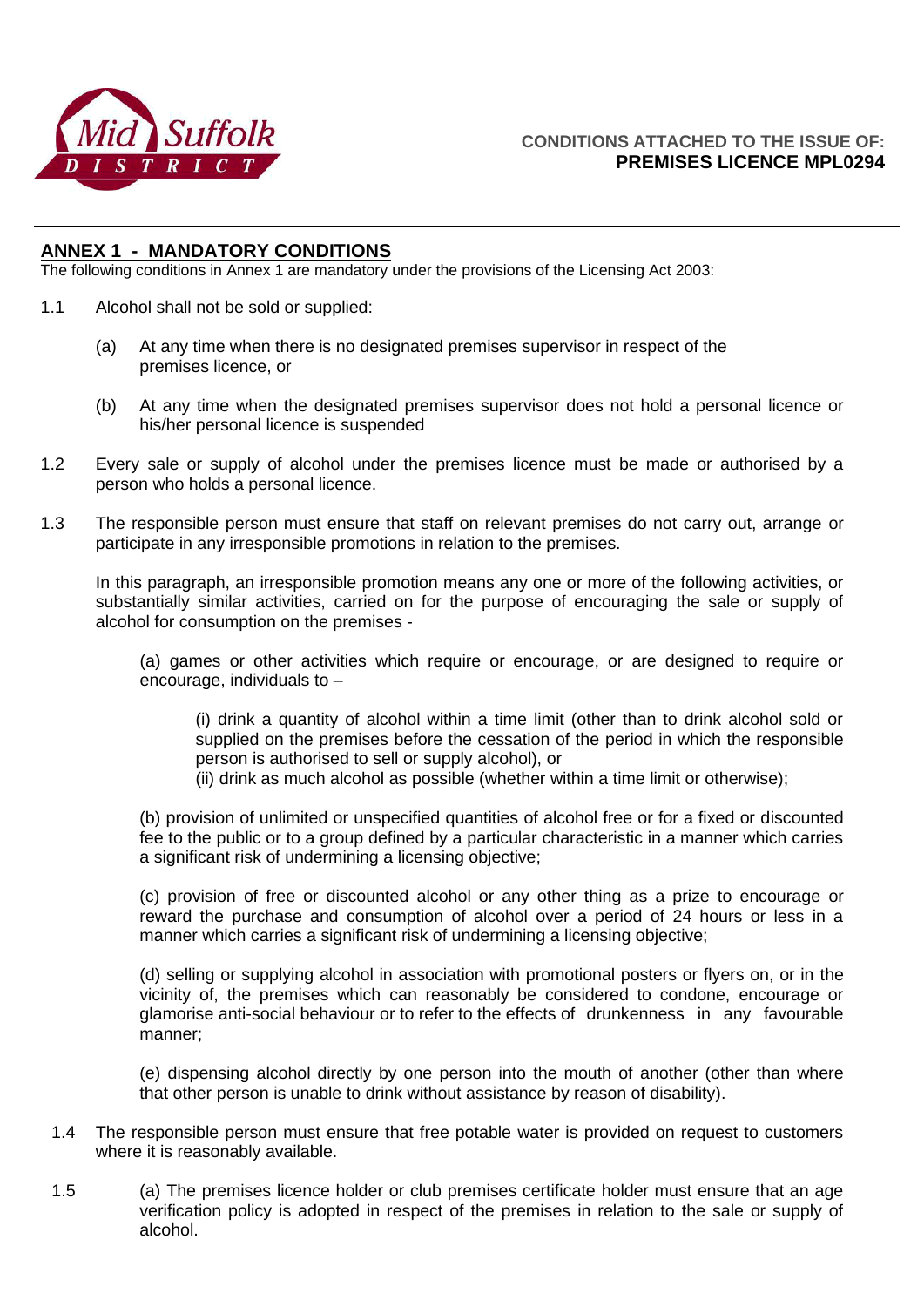(b) The designated premises supervisor in relation to the premises licence must ensure that the supply of alcohol at the premises is carried on in accordance with the age verification policy.

(c) The policy must require individuals who appear to the responsible person to be under 18 years of age (or such older age as may be specified in the policy) to produce on request, before being served alcohol, identification bearing their photograph, date of birth and either -

- (i) a holographic mark, or (ii) an ultraviolet feature.
- 1.6 The responsible person must ensure that –

(a) where any of the following alcoholic drinks is sold or supplied for consumption on the premises (other than alcoholic drinks sold or supplied having been made up in advance ready for sale or supply in a securely closed container) it is available to customers in the following measures –

- (i) beer or cider: ½ pint;
- (ii) gin, rum, vodka or whisky: 25 ml or 35 ml; and
- (iii) still wine in a glass: 125 ml;

(b) these measures are displayed in a menu, price list or other printed material which is available to customers on the premises; and

(c) where a customer does not in relation to a sale of alcohol specify the quantity of alcohol to be sold, the customer is made aware that these measures are available.

1.7 The relevant person (the holder of the premises licence, the designated premises supervisor (if any) in respect of such a licence, the personal licence holder who makes or authorises a supply of alcohol under such a licence, or any member or officer of a club present on the premises in a capacity which enables the member or officer to prevent the supply in question) shall ensure that no alcohol is sold or supplied for consumption on or off the premises for a price which is less than the permitted price.

For the purposes of this condition "duty" is to be construed in accordance with the Alcoholic Liquor Duties Act 1979, "permitted price" is the price found by applying the formula -

## *P = D + (D x V)*

where - (i) **P** is the permitted price, (ii) **D** is the rate of duty chargeable in relation to the alcohol as if the duty were charged on the date of the sale or supply of the alcohol, and (iii)

**V** is the rate of value added tax chargeable in relation to the alcohol as if the value added tax were charged on the date of the sale or supply of the alcohol;

["value added tax" means value added tax charged in accordance with the Value Added Tax Act 1994]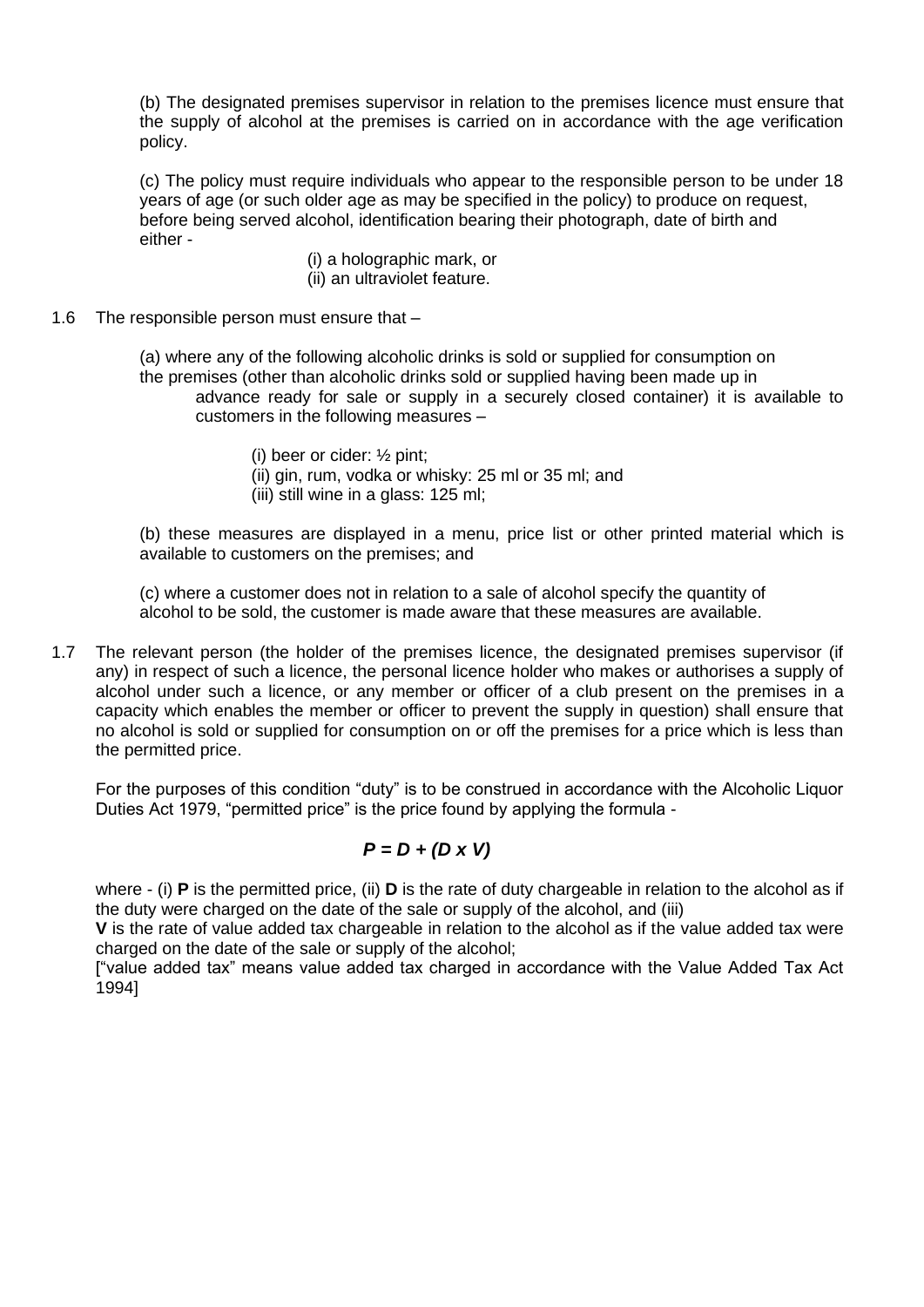## **ANNEX 2 - CONDITIONS CONSISTENT WITH THE OPERATING SCHEDULE**

The following conditions in Annex 2 are conditions consistent with the operating schedule submitted by the applicant within the application:

2.1 A thirty-minute period for 'drinking up time' is provided to allow customers to use the facilities and disperse from the premises.

#### **The prevention of crime and disorder**

2.2 The premises licence holder and/or designated premises supervisor shall subscribe to be a member of the local pub watch scheme operating in the area.

#### **Public safety**

- 2.3 The premises licence holder or responsible person shall ensure that receptacles for refuse storage are maintained in a clean condition.
- 2.4 The premises licence holder or responsible person shall ensure litter is regularly cleared from the vicinity of the premises.
- 2.5 The premises licence holder or responsible person shall ensure receptacles for waste are emptied regularly.
- 2.6 The premises licence holder or responsible person shall provide adequate and suitable receptacles to receive and store refuse from the premises.
- 2.7 The premises licence holder or responsible person shall ensure that an adequate/appropriate supply of first aid equipment and materials are available at the premises.

#### **The prevention of public nuisance**

- 2.8 The premises licence holder or their nominated responsible person shall ensure that all doors and windows are kept closed during the performance of any of the licensable activities involving live or recorded music or performances of dance, except for ingress or egress from the premises.
- 2.9 The premises licence holder shall ensure that notices are displayed requesting patrons: to leave the premises quickly and quietly and to be respectful of the premises' neighbours.

#### **The protection of children from harm**

2.10 The premises licence holder or designated premises supervisor shall ensure that staff are trained in the premises age policy and that training records are be kept and produced to a Police Officer or authorised officer of the Licensing Authority.

## **ANNEX 3 - CONDITIONS ATTACHED AFTER A HEARING BY THE LICENSING AUTHORITY**

#### **General**

3.1 No more than two activities per week falling fully or in part within the description of: PART E - Live Music or PART F - Recorded Music or PART G – Performances of Dance or PART H – Anything of a Similar Description to that falling within E, F or G above shall be provided at the premises.

#### **Public Safety**

3.2 A suitable pest control policy and procedure will be maintained at all times.